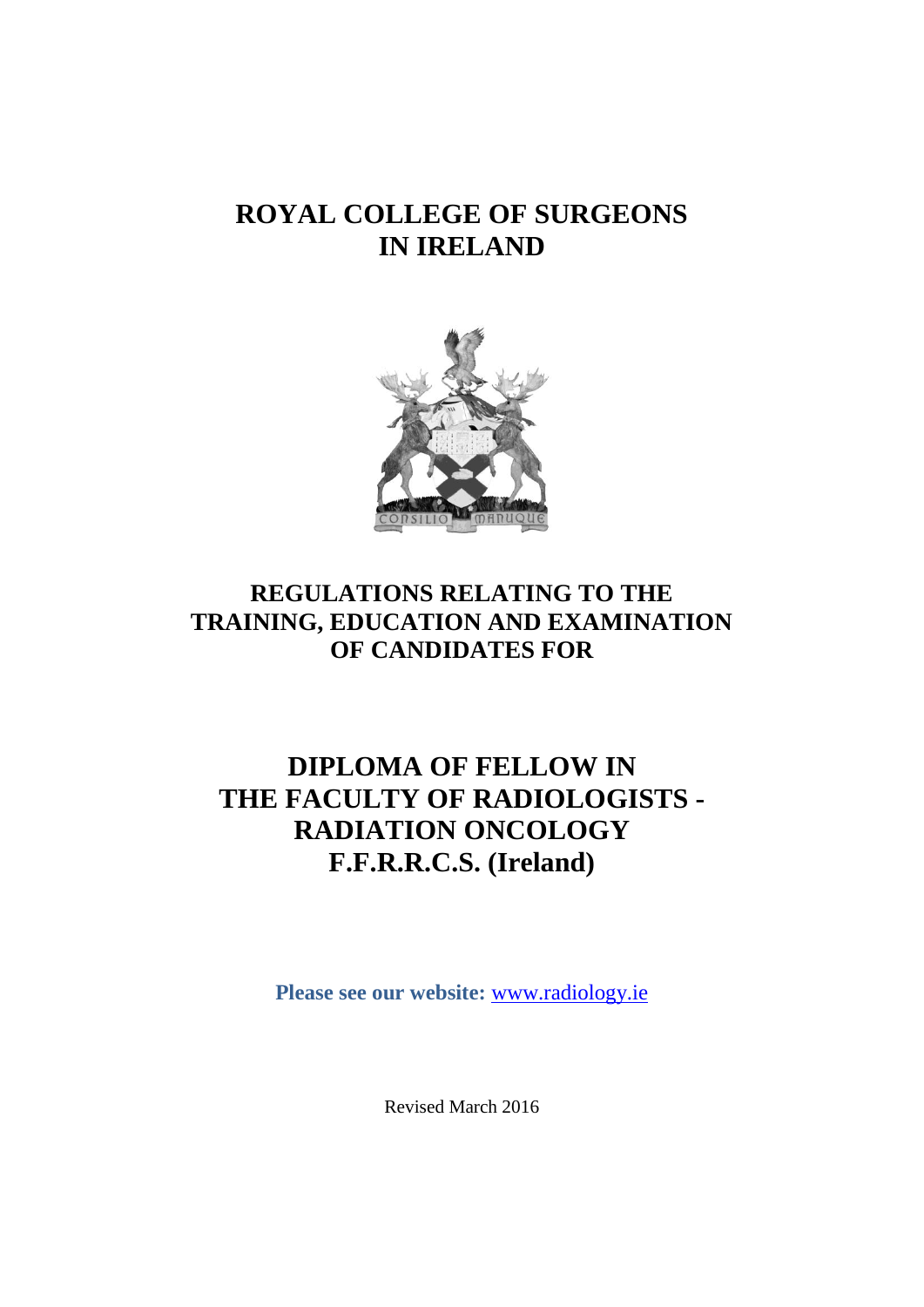1. The Fellowship of the Faculty of Radiologists may be granted to those who possess a qualification registrable in the Irish or British Medical Registers and to graduates of Universities and Medical Colleges overseas whose degrees are not registrable in the Irish or British Registers, under such conditions as may be determined by the Council of the College, on the advice of the Faculty, in each individual case.

Applications in such special cases must be addressed to the Registrar of the College (see Para. 2) and must be accompanied by certificates showing the date of qualification and particulars of relevant postgraduate experience.

- 2. Candidates for the Fellowship are required to pass two examinations, namely the Primary Examination and the Final Examination unless an enabling certificate accompanies their application from the Validation Committee of the Faculty. This certificate will be accepted in lieu of the Primary Examination and those candidates may proceed to the Final FFR.RCSI Examination in Radiology or Radiation Oncology.
- 3. All enquiries and communications with reference to the examination for the Fellowship must be addressed to the Academic Operations Manager, RCSI, Student Academic & Regulatory Affairs, 123St. Stephen's Green, Dublin 2.
- 4. Applications should be completed on line <https://postgradexams.rcsi.ie/public/openexams> by the closing date. Fees may be paid online by credit card.
- 5. Application for admission to the examination must be accompanied by the required certificates and the full amount of the fee payable for the examination.
- 6. The dates of the examination are published are published online at [https://www.rcsi.ie/professional\\_exams](https://www.rcsi.ie/professional_exams) If insufficient candidates present for an examination the Faculty reserves the right to cancel the examination with due notice. If more candidates present for an examination than can be accommodated, first preference will be given to those in the training programme of the Faculty of Radiologists. Others will be added in sequence, arranged in order by the date of receipt of their fully completed application, required certificates and the full amount of the fee payable in the Faculty Offices.

Details of the examinations are to be made available on the RCSI website, <https://postgradexams.rcsi.ie/public/openexams>

- 7. A candidate who wishes to withdraw from the examination should refer to the policy available at [http://www.rcsi.ie/postgraduate\\_exams\\_policies](http://www.rcsi.ie/postgraduate_exams_policies)
- 8. A candidate who desires to make representations with regard to the conduct of his or her examination shall address them via the appeals process of the policy available at [http://www.rcsi.ie/postgraduate\\_exams\\_policies](http://www.rcsi.ie/postgraduate_exams_policies)
- 9. The Faculty may refuse to admit to an examination or to proceed with the examination of candidates who infringe any of the regulations or who are considered by the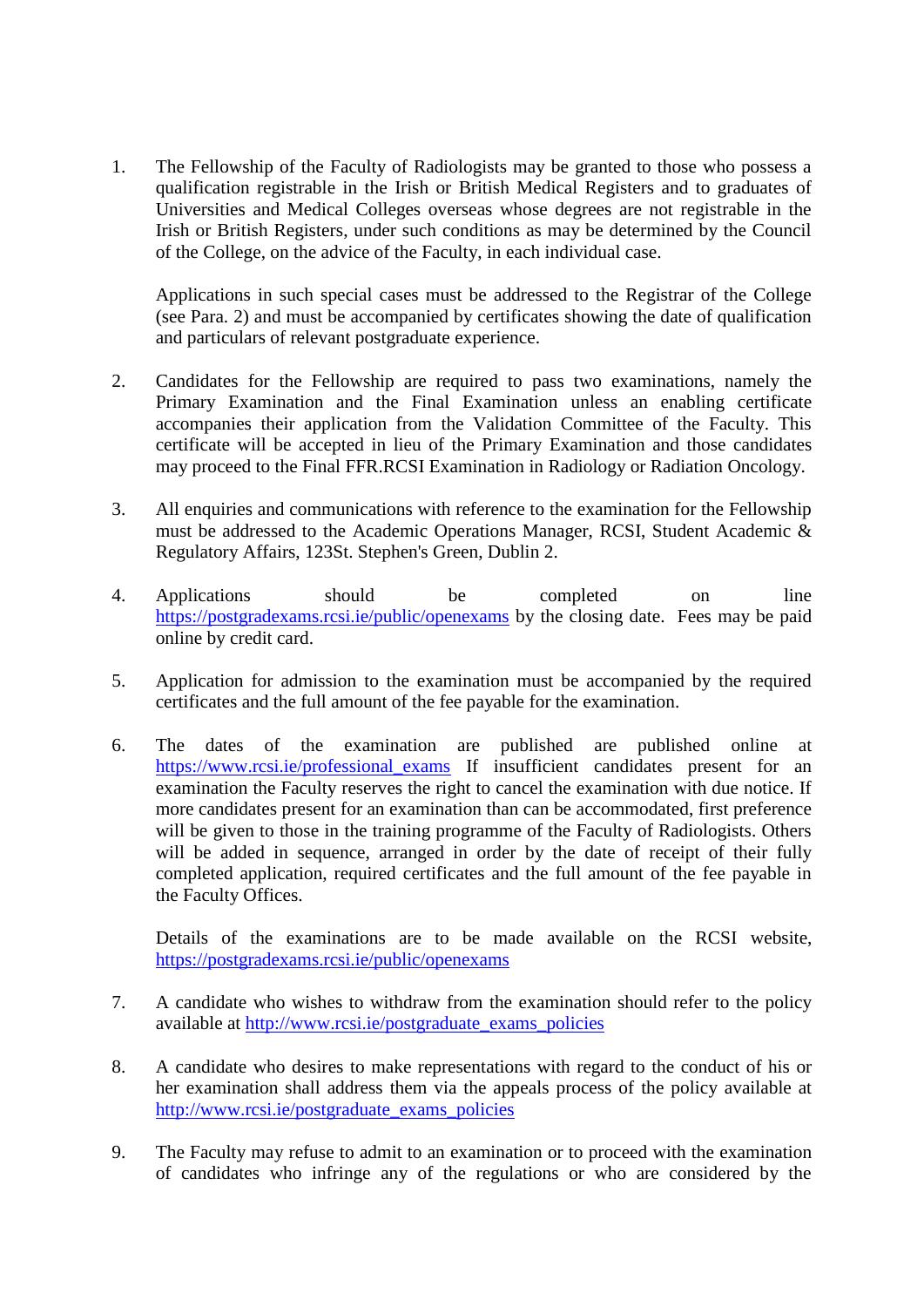examiners to be guilty of behavior prejudicial to the proper management and conduct of the examination.

- 10. The Fellowship Advisory Committee of the Faculty shall be empowered to require evidence of satisfactory training i.e. attendance at lectures and evidence of practical experience eg. log books, certification of head of department etc. before acceptance for admission to the examination.
- 11. Candidates on the Irish Training Programme are expected to sit the Faculty Examinations.

#### **PRIMARY FFRRCSI EXAMINATION IN RADIATION ONCOLOGY**

The Primary FFRRCSI examination will be held twice a year, usually in March and September unless otherwise ordered.

A candidate may attempt the examination at 4 sittings only; these do not have to be consecutive. An attempt at examination is defined as any occasion when any of the 4 subjects of the Primary FFRRCSI examination is taken, not four attempts at each subject.

It is obligatory to hold a recognized training post in an accredited training Department of Radiotherapy in the Republic of Ireland to take the Primary FFRCSI examination

The Primary FFRCSI examination may not be taken until three years equivalent full time after full registration (i.e. a minimum of four years after graduation e.g. MB. B.Ch). Graduates should have at least two years equivalent full time clinical experience after full registration, and one academic year equivalent full time of approved training in an approved post in an accredited Radiation Oncology department in the Republic of Ireland.

Candidates are permitted to sit the Primary FFRRCSI examination upon completion of the National Primary FFRRCSI dedicated lecture and tutorial program.

The Primary FFRCSI Examination assesses knowledge of the sciences that underpin Radiation / Clinical Oncology practice. The syllabus for the examination is available on [www.radiology.ie](http://www.radiology.ie/)

As the knowledge assessed in the Primary FFRCSI examination is essential to radiation / clinical oncology practice, the examination must be completed before the Final FFRCSI examination.

The purpose of the examination is to assess whether the Radiation Oncology trainees have an appropriate knowledge of the sciences that underpin radiation / clinical oncology including physics as applied to radiotherapy, radiobiology, cancer biology including molecular biology, pharmacology of systemic anticancer treatment and medical statistics

Successful candidates should have demonstrated their:

 Understanding of the molecular basis of abnormalities giving rise to dysplasia, invasive cancer and metastases.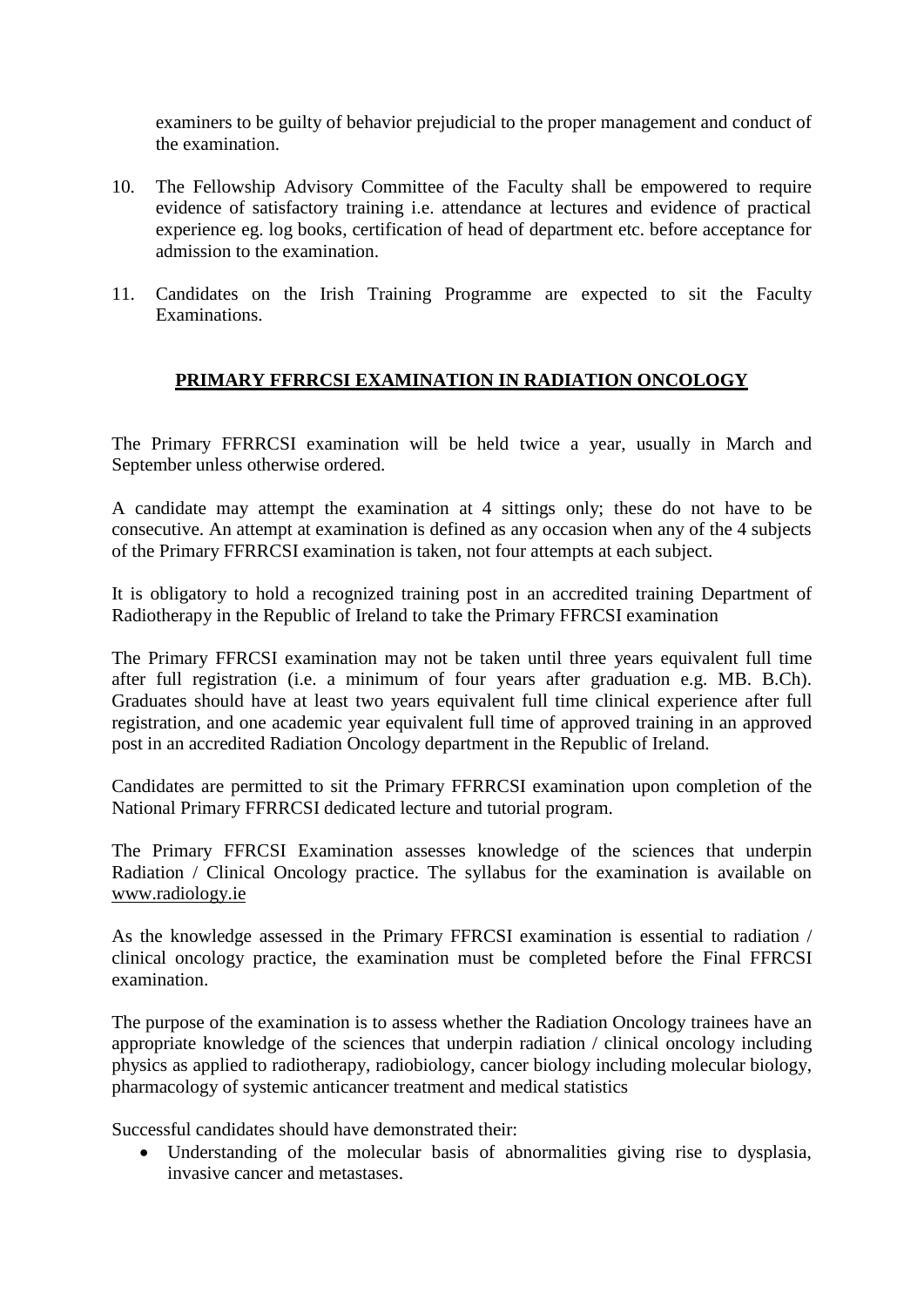- Understanding of the therapeutic effects and toxicity of ionizing radiation at the level of cells, organs and organisms.
- Knowledge of the cellular and molecular basis for the response of cells, tissues and tumours to ionising radiation is expected. Understanding of the chemical interactions between radiation and cells, the development of malignancy and the principles and developments underpinning the therapeutic applications of radiation is expected. A knowledge of current models of radiation response is expected
- Statistics knowledge necessary to understand the design of trials, read and use a trial protocol, present and interpret data, interpret results of clinical trials, critically review and evaluate publications.
- Knowledge and understanding of physics that underpin current radiotherapy practice including the interaction of ionizing radiation with matter, how a desired dose distribution is produced, calculated and quality assured and how the dose of unintended radiation can be minimized for patients and staffs.

The Primary Examination consists of four papers (one per module) containing single best answer (BSA) questions:

- *Cancer Biology and Radiobiology*: The processes of cancer cell transformation and tumour development and the response to ionizing radiation of cells both individually and grouped as tissues
- *Clinical Pharmacology*: the structure, action, use and evaluation of drugs used in the treatment of a patient with cancer.
- *Physics*: the application of physical principals and methods in clinical radiotherapy, physical basis of the therapeutic uses of radioactive isotopes, radiation hazards and protection.
- *Medical statistics*: with special reference to clinical trials and assessment of results, and epidemiology of cancer.

For further details on examination refer to Royal College of Radiologists website www.rcr.ac.uk

Rules:

- (a) For each subject there is a single paper of single best answer questions Candidates are restricted to four attempts. Attempts do not have to be consecutive, and candidates are free to present any number of papers at each attempt.
- (b) Unsuccessful attempts at the First FRCR examination of the Royal College of Radiologists will be counted in the total four sittings.
- (c) Unsuccessful candidates will retain credit for any module passed. There is no requirement to re-sit a subject once a pass in that subject has been achieved. A candidate will be deemed to have achieved success at the Primary FFRRCSI once all 4 modules have been passed
- (d) Candidates who have exhausted their 4 attempts at the Primary FFRCSI examination will not be eligible to enter on a  $5<sup>th</sup>$  occasion, and there is no mechanism to request an additional attempt at the examination. Such candidates will, therefore, have to exit the Irish training programme.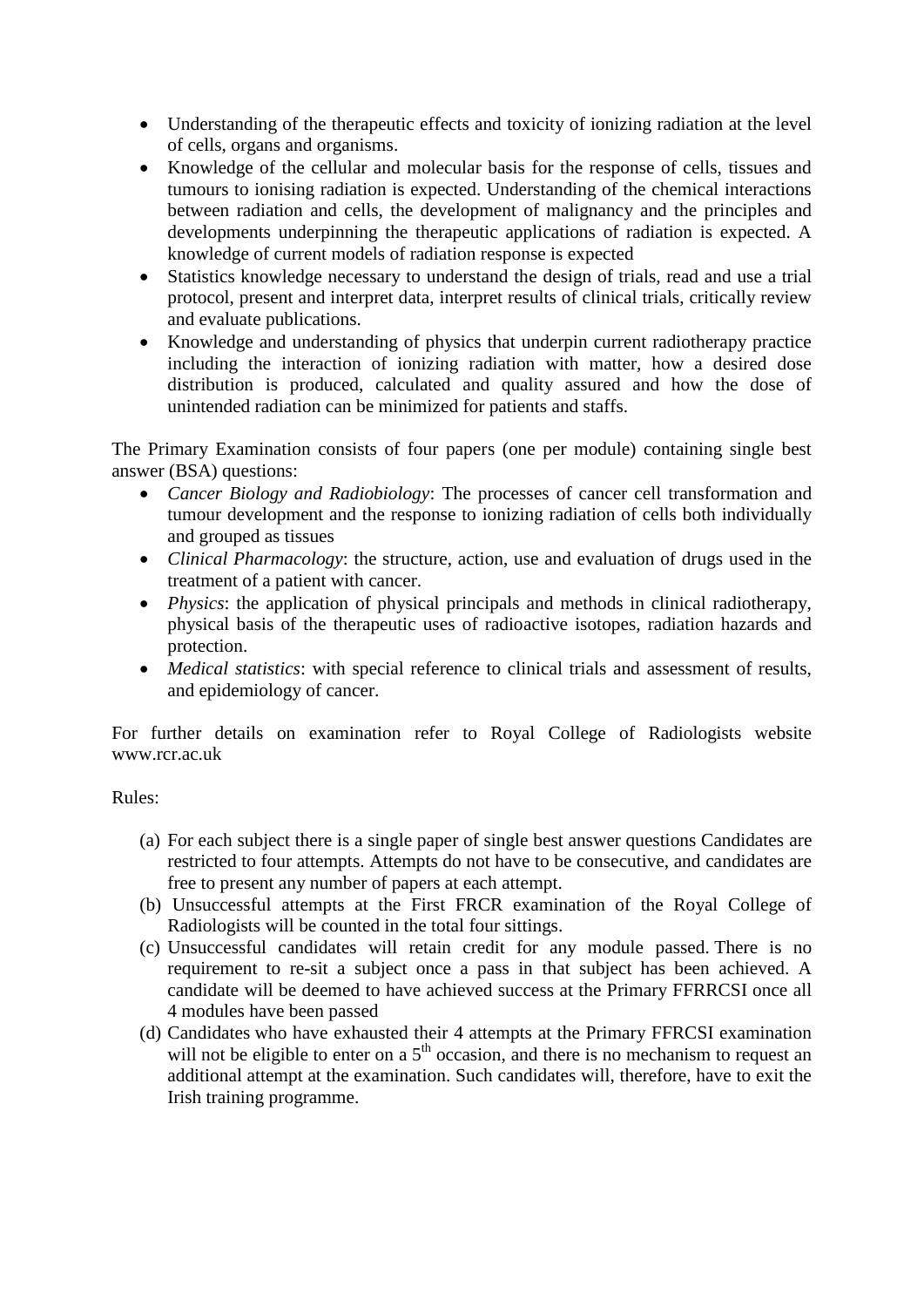### **FINAL FFRRCSI EXAMINATION IN RADIATION ONCOLOGY**

The two parts (Written-Part A & Oral-Part B) of the Final FFRRCSI Examination will be held twice a year unless otherwise ordered.

It is obligatory to hold an approved training position in an accredited training Department of Radiotherapy in the Republic of Ireland to take the Final FFRCSI examination

From September 2016 candidates are permitted to sit the Written-Part A of the Final FFRCSI Examination once they have passed the Primary FFRCSI examination and completed a minimum of two years equivalent full time training in an approved training position in an accredited training Department of Radiotherapy in the Republic of Ireland, and achieved satisfactory trainee assessments..

The Written-Part A of the Final FFRCSI examination may be attempted from September of the  $3<sup>rd</sup>$  year of accredited training. The Oral-Part B of the Final FFRCSI examination may be attempted from September of the  $4<sup>th</sup>$  year of accredited training. The Written-Part A and Oral-Part B of the Final FFRCSI can be taken in September and November of chronological year 4 of training.

The Final FFRCSI examination is divided into two uncoupled parts; Written-Part A and Oral -Part B:

- (a) Written-Part A: Two single best answer (SBA) papers in radiotherapy and oncology, sat on one day
- (b) Oral-Part B: A clinical examination in radiotherapy and oncology, which may include a practical test of radiation planning ability or clinical stations, and an oral examination in radiotherapy and oncology.

Written-Part A examination consists of two 100 question single best answer (SBA) papers set by joint examination panels of the Faculty of Radiologists RCSI and the Royal College of Radiologists, London (UK FRCR) and is sat at the same time as the UK FRCR clinical oncology trainees. These dates are set by the UK College and are usually early March and early September.

Oral - Part B examination has two components; clinical cases and an oral, and are held on one day in May and November unless otherwise indicated.

Rules:

- (a) A pass in the Final FFRRCSI Written-Part A examination remains valid and permits entry to the Final FFRCSI Oral Part B examination for 4 consecutive sittings, starting from the sitting at which the Part A examination is passed. A candidate who fails four consecutive attempts of the Final FFRCSI Oral-Part B exam will exit the Irish training program.
- (b) All attempts at the Final FFRCSI examination must be made within nine years equivalent full time of the date of commencing training in Radiation Oncology in an approved training scheme; any extension beyond nine years would only be considered in exceptional circumstances where ill-health has forced the candidate to interrupt their training for a considerable period of time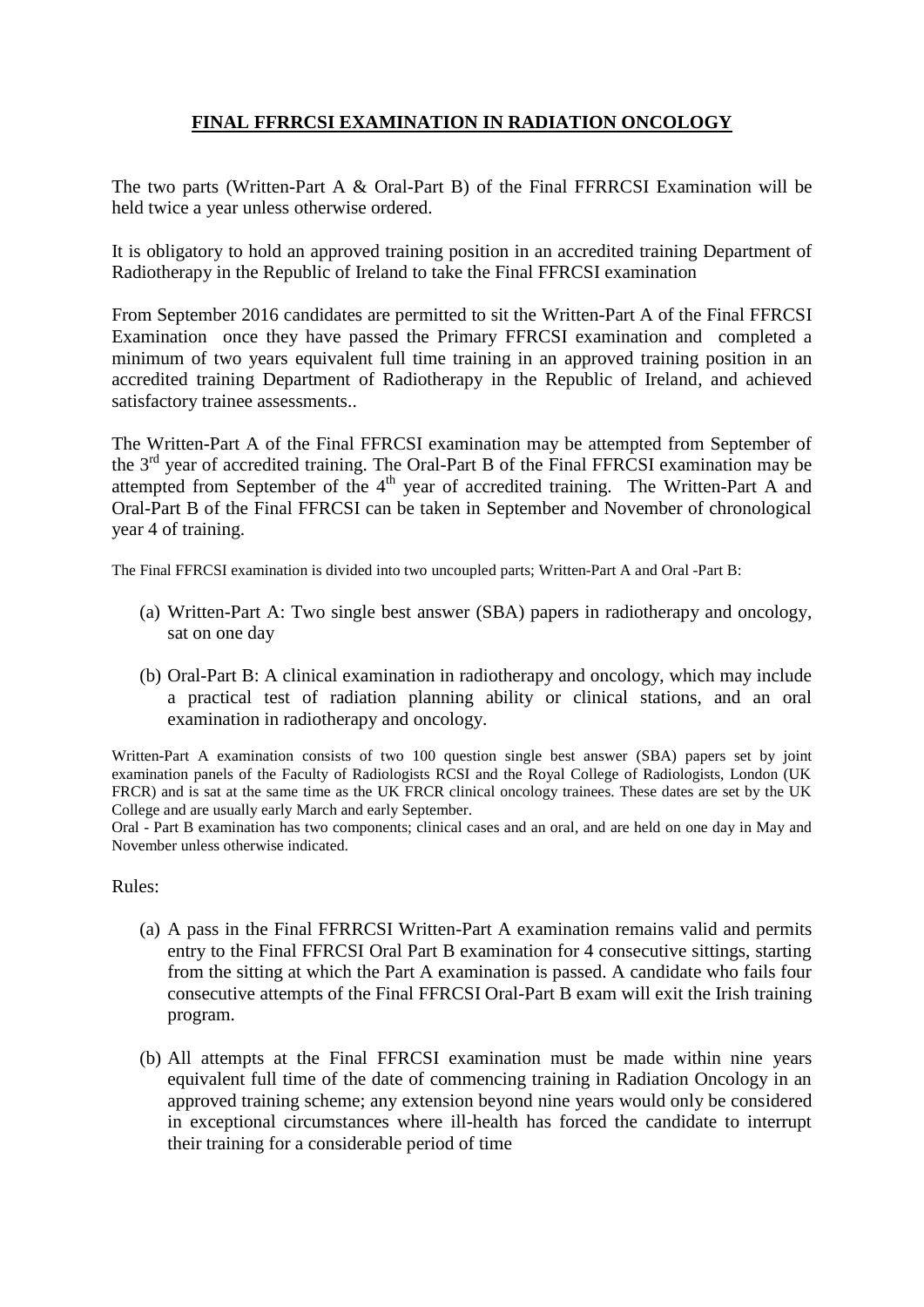- (c) Candidates must pass the Written-Part A of the Final FFRRCSI examination within six non-consecutive attempts. Approval to make of the  $5<sup>th</sup>$  and  $6<sup>th</sup>$  attempt will depend on review of their training performance and previous examination performance by the National Training Coordinator and the Fellowship Advisory Committee (FAC). A satisfactory review will be required before such an application will be accepted.
- (d) Candidates must pass the Oral-Part B of the Final FFRRCSI examination within four consecutive attempts.
- (e) Candidates may apply for exemption from one of the consecutive sittings of Final FFRCSI Written-Parts A or Oral-Part B to the Fellowship Advisory Committee. Additional attempts  $(5<sup>th</sup>$  and  $6<sup>th</sup>$  attempts) to the Final FFRCSI Written-Parts A or Oral-Part B may be obtained through Fellowship Advisory Committee.
- (f) Rules for  $5<sup>th</sup>$  and  $6<sup>th</sup>$  attempts (Part A) or  $5<sup>th</sup>$  attempt (Part B) :
	- A candidate wishing to make these attempts at the Written-Part A or Oral-Part B of the Final FFRCSI examination must apply in writing to the Education Committee of the Faculty for permission to do so.
	- The application must be supported by a letter from the local training coordinator of the accredited department in which the candidate is working at the time of the application confirming the candidate's suitability for a further attempt at the exam
	- The Education Committee will then seek a recommendation from the chief examiner regarding the candidate's suitability for a further attempt; this recommendation will be based on the performances by the candidate in previous attempts, and may include appropriate comments arising from these previous attempts.
	- The Education Committee will then make a recommendation, to be ratified by the Board of the Faculty, as to whether the candidate should be allowed attempt the exam at the sitting applied for. The candidate can only apply to the examinations office to sit the exam after receiving written permission to do so from the Faculty Board.
	- In exceptional circumstances, a recommendation may be made in writing by the Chief Examiner to the Faculty Board that a candidate should be permitted a  $7<sup>th</sup>$ and final attempt at Written-Part A, or  $5<sup>th</sup>$  and final attempt at Oral-Part B of the Final Examination. In the case of Oral-Part B, such a recommendation may only be made arising from a direct request by the external examiners to the Chief Examiner, made during the final Examiners' meeting on the day of completion of the candidate's unsuccessful 4th attempt, based upon their assessment that the candidate was extremely close to a passing mark on the 4th attempt. The Board of the Faculty may ask the advice of the relevant National training authority before making a decision on such a recommendation. Any such 5th attempt approved by the Board must be made within the next 2 sittings of the examination following the candidate's unsuccessful 4th attempt.
	- Any candidate seeking to bypass this mechanism, or to solicit such a recommendation for additional attempt after the completion of the Examiners' meeting, will be automatically disqualified from any further attempts at the examination.